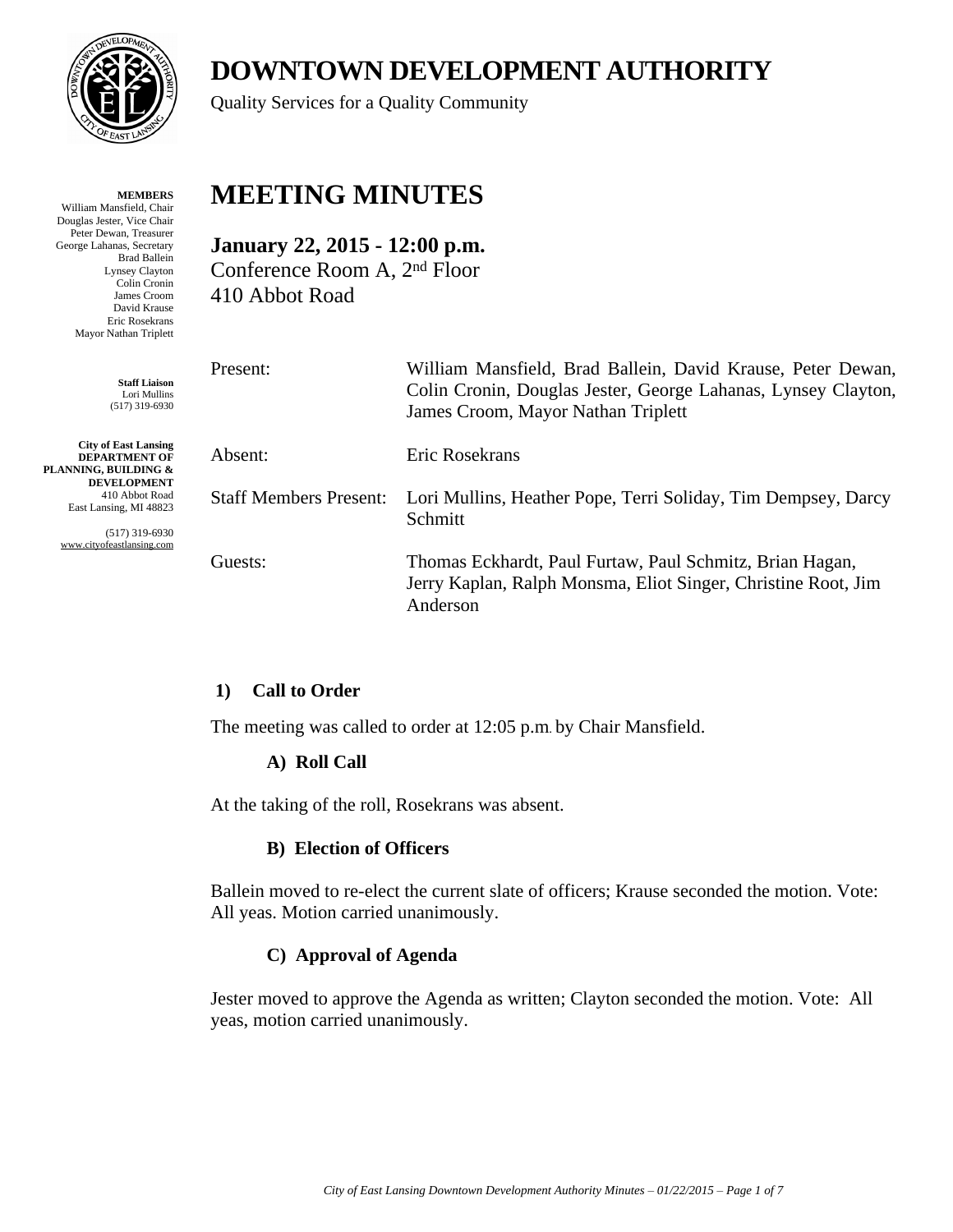## **2) Financial Reports A) Treasurer's Report for December 2014**

The Board accepted the Treasurer's Report.

## **B) Discussion of Debt Refinancing – Finance Director Mary Haskell**

Finance Director Mary Haskell discussed the refinancing of the BAN's for the Evergreen properties. She indicated City Council approved the authorizing resolution and will proceed with the sale. The DDA resolutions will pledge TIF for these bonds, which were originally used for City Center II. She said in 2009 the DDA took out three-year bond anticipation notes to purchase the Evergreen properties, and they were renewed for another three years in 2012. Now the City has to take bonds out for the long term, and for flexibility and to assist with cash flows, they are structuring a multi-modal deal. She described the two different scenarios, and said the City still has bids out. They are looking for interest only for the first three to five years, and are only refinancing the principal of the bonds. Any proceeds from the sale of the property will be used to extinguish debt.

## **3) Written Communications**

- **A) Communication from Ralph Monsma**
- **B) Communication from Steve Osborn**

## **4) Communications from Staff A) Gateway Project Update – 300 W. Grand River**

Mullins said the project has been submitted and is a scaled down version of the previous plan in that it now does not extend to the east side of Delta. There will be 38 two-bedroom apartments with first floor retail. A Brownfield Plan was previously approved for this site, so a revised plan will be coming back.

## **B) Bailey Community Center Update**

Mullins reported that City Council voted at its meeting on Tuesday to close Bailey Community Center. The City will organize meetings with community members. Ballein asked if there was an analysis of the cost for demolishing the building. Lahanas said the architect quoted \$200,000, which did not include the cost of asbestos removal.

#### **C) Draft Development Agreement for Park District Investment Group (PDIG)**

Mullins said the new plans for Building A were submitted yesterday. They do not include the hotel; the revised plans include an eight story building with retail on the first floor and apartments above, and the eighth story would be office space. She said the current Building B site plan is still in the site plan review process. These revisions impact the Brownfield Plan and Development Agreement. Mullins indicated since this will significantly impact the finances of the project, we will need updated financial information before the Board can take action. She said staff will have a draft by the end of the week to go over the magnitude of the changes.

Tom Eckhardt said the changes in the plan should not impact the Planning Commission since the revisions will not expand the scope; he indicated they should have revised numbers tomorrow. Krause noted that they are taking out the hotel—a significant part of the project. Eckhardt said Hotel Indigo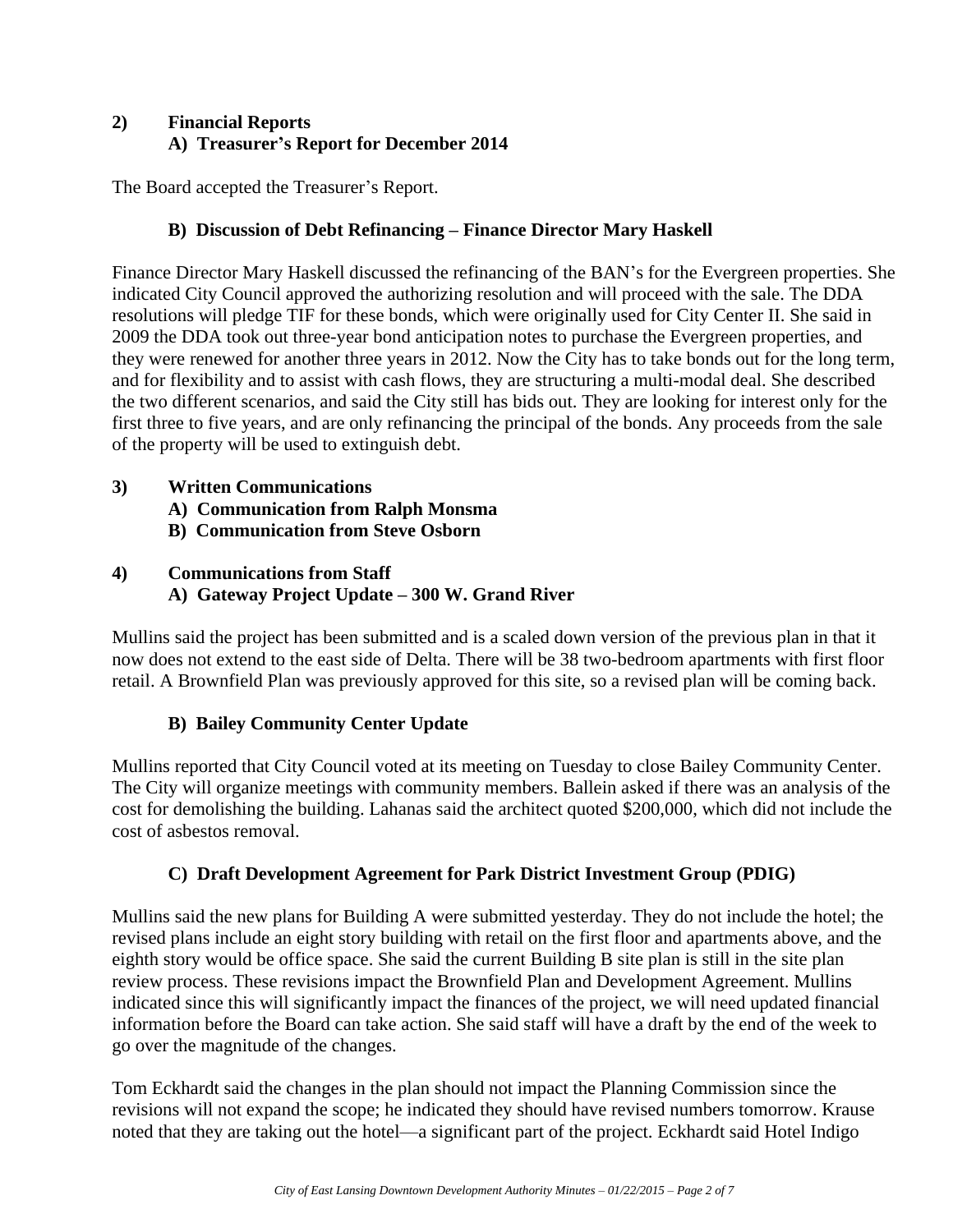wanted to get through the process by November. He added that you are gaining office, losing some residential, and losing two floors. Krause asked if there will be any for-sale units. Eckhardt said they are working through this in the development agreement. Lahanas asked if they were looking at a substitute hotel; Eckhardt said they have looked into this, but no hotels have shown interest.

Mansfield said this will be forwarded to the Project & Infrastructure meeting next month.

## **5) Communications from Audience**

Eliot Singer, 137 University Drive, expressed concern over the total costs of the Park District Project.

Ralph Monsma, 1350 Red Leaf Lane, said now that the Development Agreement will be going through some changes, there is less need to look through those provisions. He expressed concern about the legal language in the agreement and about pedestrian and bicycle traffic. Monsma felt that the City should explain to the community how TIFs work.

Singer said East Lansing Citizens Concerned has done a workshop about TIFs and invited the DDA members to attend.

Mayor Triplett left at 12:48 p.m.

Jim Anderson, 968 Roxburgh, spoke about the discussion between the Mayor and Ruth Beier at the last Council meeting about the definition of a TIF and how it relates to the General Fund.

#### **6) Business Agenda A) Keys in the City**

Mullins said at their November meeting Dudley Smith shared some information about the Keys in the City program, where pianos will be located downtown and are available for people to play. She said the DDA has since received a request from the Capital Area Blues Society requesting a \$500 donation. This program was supported by the Downtown Management Board; however, no funding has been allocated from the DMB. She said it is important that the pianos be adopted by businesses to make sure they are covered at night. There will be a license agreement stating that they are not City equipment, and that the City is not liable for them. Jester said he is inclined to express support and at the next DDA meeting review a placement and licensing agreement. Dewan said he would like to see a formal agreement or lease arrangement also. He expressed concern about damage to the pianos. Mullins said it would be helpful to know the total budget of the project before making a donation.

Jester moved to defer this item until their February meeting pending receipt of a licensing agreement and proceed with a letter of support; Dewan seconded the motion. Vote: All yeas. Motion carried unanimously.

#### **B) 927 E. Grand River Avenue Site Plan and SUP**

Schmitt reviewed the staff report. She said this has been through the Planning Commission and will go to City Council on February 17 for consideration. Hagan is adding a third story to the two-story building; there will be two, three-bedroom apartment units on the third floor. The applicant will be updating their parking plan, adding a new roof, and making improvements to the exterior. The plan does not have enough parking spaces on site; they have a property close to this with two extra parking spaces,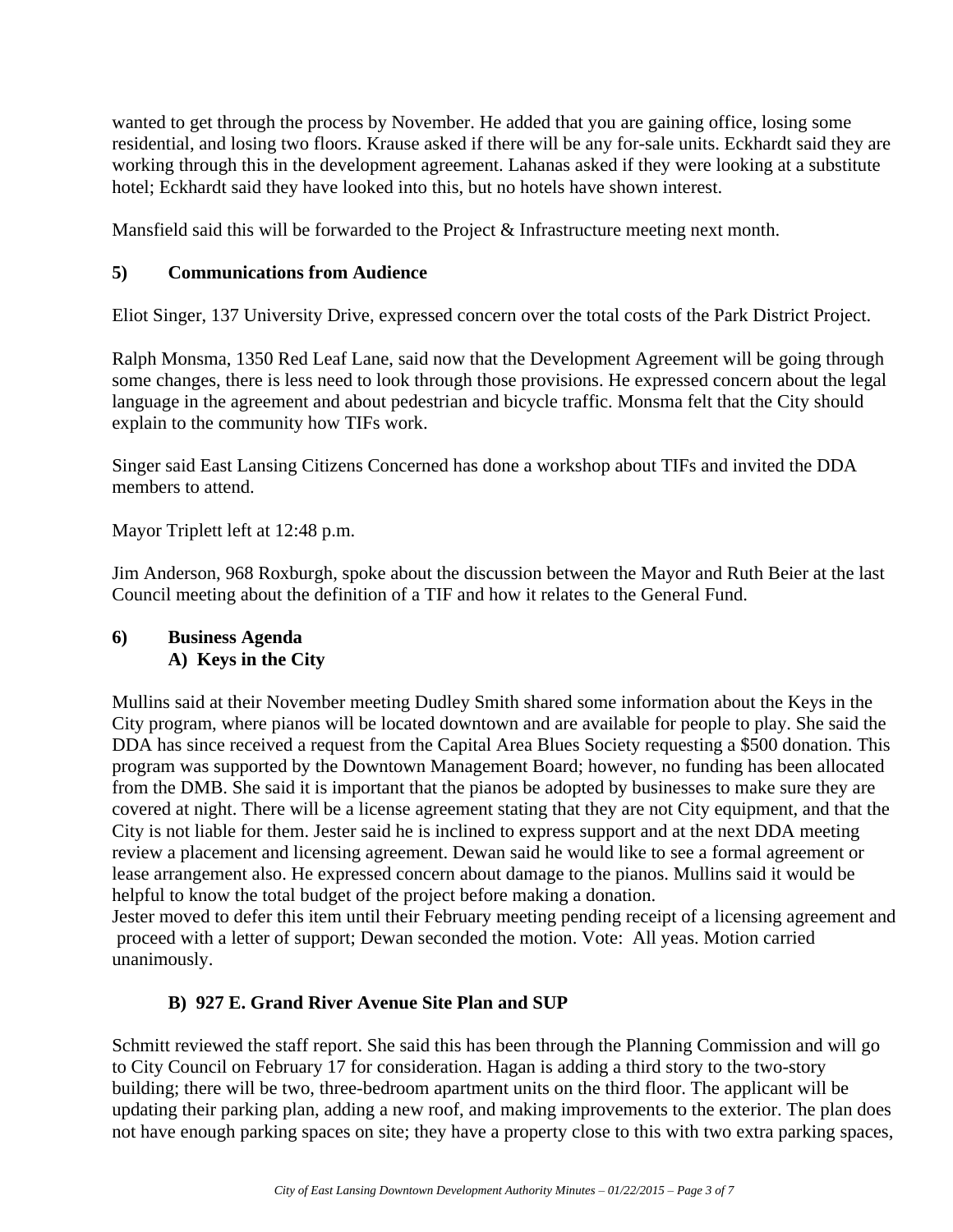which would meet our new Parking Code regulations for off-site parking, which were updated in 2013.

Jester noted the plan for this property would have been different had there been a comprehensive plan for this block. Schmitt explained the applicant had not been able to make an agreement with adjoining property owners. This plan will not prevent them from doing that in the future. Schmitt said there is a need for new development along Grand River Avenue, Abbot Road and Burcham. She said the current modifications to the Parking Code give developers a lot more options.

Brian Hagan said they made some changes to the plan, including the pitch of the roof, and changes to the exterior, making it look more commercial.

Schmitt said they are asking for a 25% reduction in the parking requirement for shared use; they have 14 on-site parking spaces and will be putting two parking spaces at 147 Gunson.

Ballein moved to recommend approval of the Site Plan and Special Use Permit application for 927 E. Grand River Avenue; Lynsey seconded the motion. Vote: All yeas. Motion carried unanimously.

## **C) 831 E. Grand River Avenue Site Plan and SUP**

Schmitt said this is the plan for a small two-story addition to the Evans Scholars building, which will allow them to have 16 additional scholars in the building. The plan currently meets the parking requirement. The deck on the west side of the building will be removed and sidewalk will be replaced, and they are adding additional parking for bicycles and proposing to put a patio off the southeast side of the building. This will increase their overall ground coverage, so they will have to request a variance from the Zoning Board of Appeals. She said the Planning Commission recommended approval of the application, and this will go to City Council on February 17. If the site plan is approved on the 17<sup>th</sup>, it will then go to the Zoning Board of Appeals.

Jester moved to recommend approval of the Site Plan and Special Use Permit; Krause seconded the motion. Vote: All yeas. Motion carried unanimously.

#### **D) Resolution Pledging Tax Increment Revenues to Payment of Downtown Development Refunding Bonds Series 2015**

Mullins said Mary Haskell discussed this refinancing earlier in the meeting.

Krause moved approval of the Resolution pledging tax increment revenues for payment of downtown development refunding bonds series 2015; Jester seconded the motion. Vote: All yeas. Motion carried unanimously.

#### **E) Resolution Continuing Pledge of DDA Revenues – Evergreen Properties**

Mullins said the debt associated with the Evergreen properties was previously discussed by Haskell. The decision over what lender to use has not yet been made; City Council has authorized Haskell to make that decision.

Jester moved approval of the Resolution Continuing Pledge of DDA Revenues – Evergreen Properties; Krause seconded the motion. Vote: All yeas. Motion carried unanimously.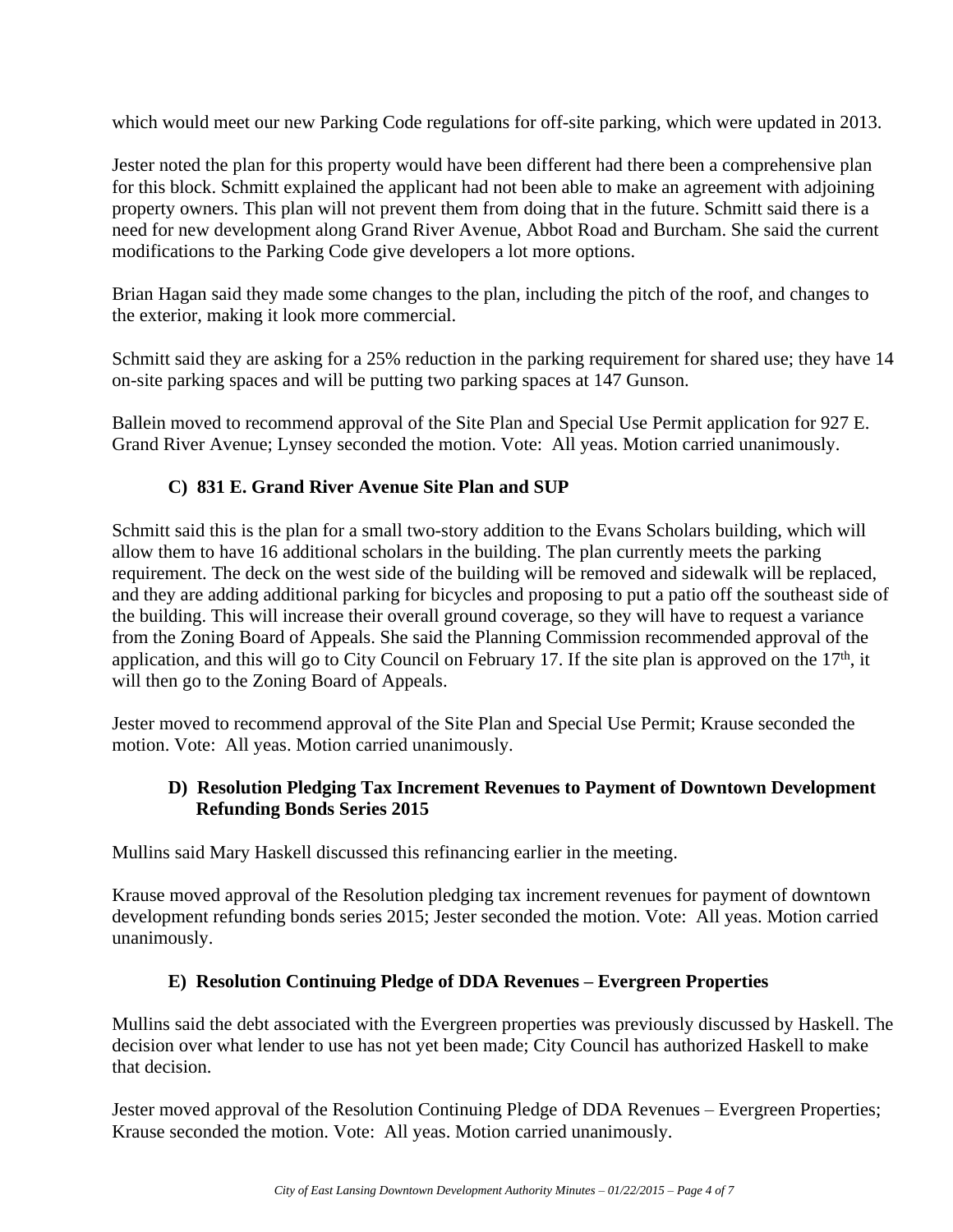## **F) Recommendation Regarding Ballot Language**

Mullins discussed the ballot language which City Council will be considering related to the sale of Cityowned land. She said at this point there seems to be support for changing the City Charter language to make it more in line with what the State allows. The DDA has been impacted by unsuccessful attempts to sell the Evergreen properties; the last time that the sale of the properties were on the ballot, the votes did not meet the 60% threshold, even though a majority of the voters voted to sell the properties.

Jester said as a general rule he is not in favor of the super majority requirement; but if City Council chooses to go forward with this, he thinks there should be separate questions on the ballot concerning the sale of the two parking lots. Mullins said that has been discussed, and one of the most compelling reasons not to is that it adds confusion to the discussion. The goal is to have mixed-use development at that location.

Jester said he is concerned about the risk of changing the charter; if that fails, the DDA does not have the ability to move ahead on these properties.

Dewan asked if there is data to indicate if any communities are more restrictive than East Lansing. Mullins said the City Attorney and Assistant to the City Manager looked into this, and they could not find a similar city in the State of Michigan which was more restrictive.

Mullins said in order to have this on the May 4<sup>th</sup> ballot, it would have to be approved at the City Council meeting on February 3.

Lahanas said City Council is looking at four different ways to word this on the ballot; tomorrow he will have the language. Clayton said she would be in favor of any of them that would still require a super majority vote for the parks.

Lahanas noted the DDA has the ability to sell land. Mullins noted that the DDA's ability to have a larger project is impacted by Council's ability to sell the properties.

Lahanas stated this is not a special election; the State is asking for road millage; the City did not think there would be an opportunity for an election until next November.

Jester moved that the DDA recommend that City Council place a question on the May 5th ballot to amend the City Charter provisions with respect to selling real property other than parks or parkland to be more consistent with practices of other cities in the State of Michigan, and that we further recommend that Council place specific questions on the ballot authorizing the sale of each of City parking lots 4 and 15. Krause seconded the motion.

Clayton made a friendly motion to separate Jester's motion into three separate items. Jester agreed.

Vote on recommendation that City Council place a question on the May 5<sup>th</sup> ballot to amend the City Charter provisions with respect to selling real property other than City-owned parks: Vote: All yeas 9 to 0. Motion carried unanimously.

Vote on recommendation to put a question on the ballot to authorize the sale of Lot 4: Yeas: Mansfield, Jester, Dewan, Ballein, Croom, Krause, Clayton. Nays: Cronin and Lahanas. Motion carried 7 to 2.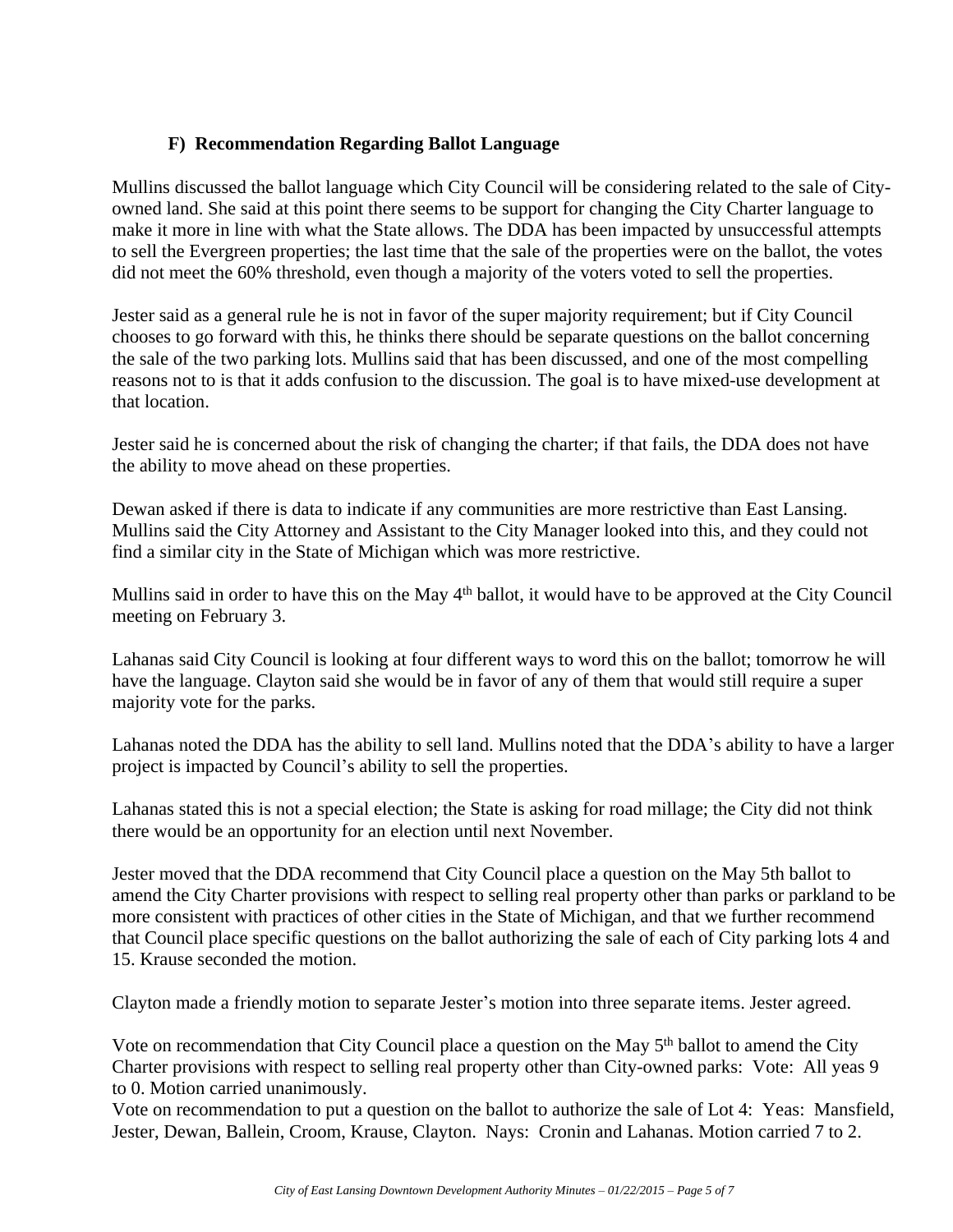Vote on recommendation to put a question on the ballot to authorize the sale of Lot 15: Yeas: Mansfield, Jester, Dewan, Ballein, Croom, Krause. Nays: Clayton, Lahanas and Cronin. Motion carried  $6$  to  $3<sub>1</sub>$ 

#### **G) Allocation of Funds for outside expert to evaluate PDIG Development Agreement**

Mullins requested that the DDA discuss this briefly and the scope of services that a consultant would evaluate, and possibly get volunteers to participate in the due diligence part of the review. Dempsey said we would like to come up with an initial dollar amount so we can get RFPs out and give consultants an initial scope of services to keep the process moving forward. He said we could modify the scope at any time. As discussed at the Project & Infrastructure Committee and City Council meetings, we intend to look at the legal review with outside counsel and have a financial consultant look at the economics. Dempsey suggested \$15,000 that would be allocated toward this expenditure, and staff would work on the proposed scope. The Board discussed whether or not we need outside counsel or if we should use the City Attorney's office.

Jester left at 1:56 p.m.

Mansfield said given the ramification of the hotel no longer being included in the plan, he did not feel comfortable authorizing funds at this point and recommended deferring this to another meeting and having the Executive & Finance Committee look at this.

Krause moved to defer this item; Clayton seconded the motion. Vote: All yeas. Motion carried unanimously.

Cronin left at 1:58 p.m.

#### **7) Old Business Agenda**

None.

#### **8) Committee Reports A) Executive and Finance Committee i. Synopsis of January 15, 2015 Meeting**

These items have already been discussed.

#### **B) Business and Market Development**

There was no meeting.

#### **C) Public Policy**

There was no meeting.

## **D) Project and Infrastructure Development**

**i. Synopsis of January 15, 2015 Meeting**